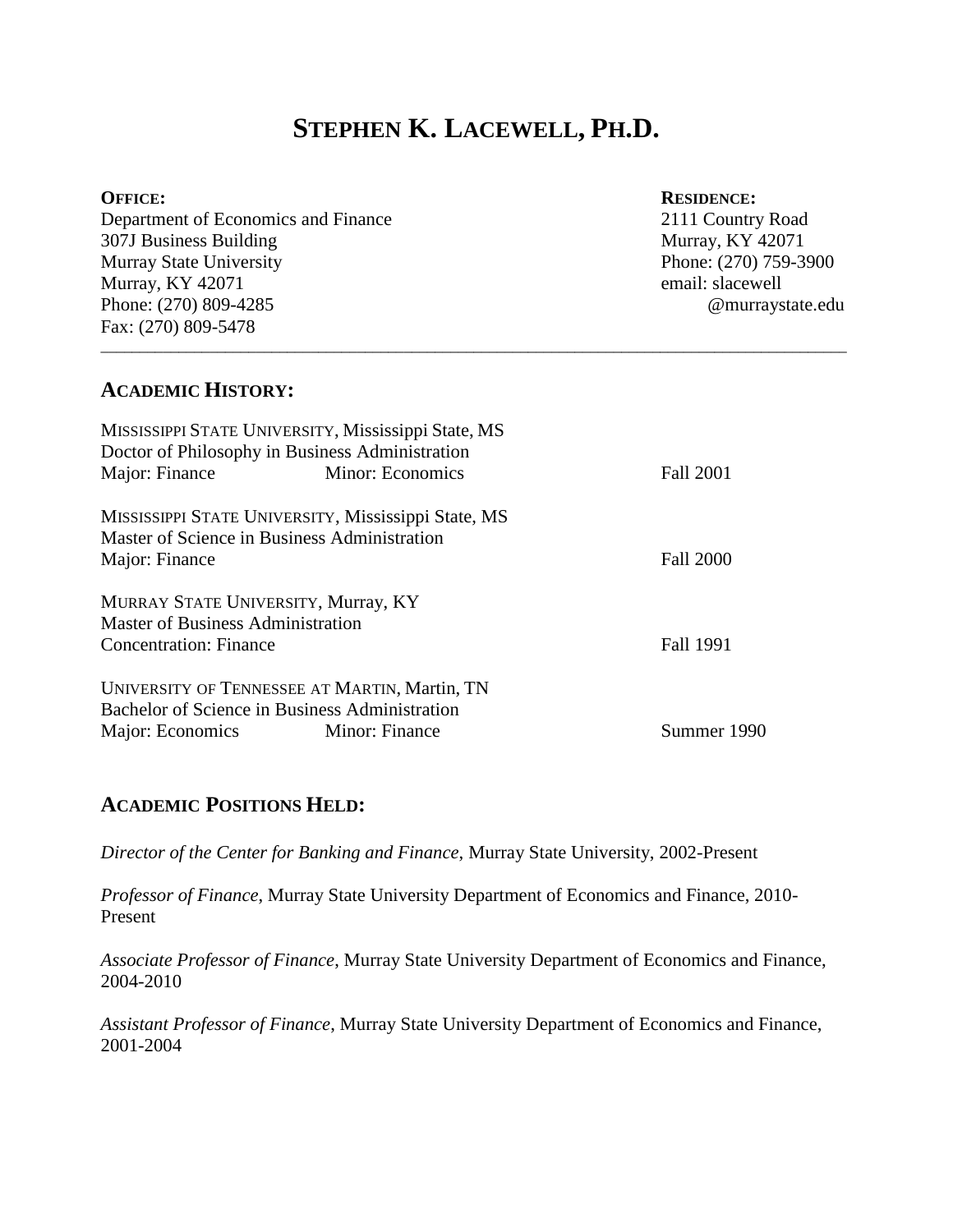*Visiting Assistant Professor of Finance*, Murray State University Department of Economics and Finance, 1999-2001

*Graduate Teaching Assistant*, Mississippi State University Department of Finance and Economics, 1997-1999

*Executive Lecturer*, The University of Tennessee at Martin Department of Economics and Finance, 1996-1997

*Adjunct Instructor*, Murray State University Department of Economics and Finance, 1995-1997

*Graduate Teaching Assistant and Adjunct Instructor*, Murray State University, 1991-1992

# **AREAS OF TEACHING INTEREST:**

Commercial Banking Financial Markets and Institutions Corporate Financial Management Personal Finance Financial Statement Analysis

# **TEACHING EXPERIENCE:**

| <b>Commercial Bank Management</b>             | <b>Public Finance</b>                       |
|-----------------------------------------------|---------------------------------------------|
| <b>Financial Markets and Institutions</b>     | Principles of Economics (Macro and Micro)   |
| Corporate Finance (Undergrad & MBA & Online)  | Investments (Undergrad and MBA)             |
| Intermediate Financial Management             | <b>Financial Systems</b>                    |
| <b>Financial Statement Analysis</b>           | International Banking and Fin. Institutions |
| Terrorism/Organized Crime and Bank Compliance |                                             |

# **TEACHING EVALUATIONS:**

|                               |                  | Evaluation      | No. of      |
|-------------------------------|------------------|-----------------|-------------|
| Course                        | Date             | (5 point scale) | Respondents |
| <b>Financial Institutions</b> | Fall 2011        | 4.71            | 29          |
| Principles of Finance         | Fall 2011        | 4.49            | 38          |
| Principles of Finance         | Fall 2011        | 4.52            | 38          |
| Financial Institutions (ITV)  | <b>Fall 2010</b> | 4.60            | 31          |
| Principles of Finance         | <b>Fall 2010</b> | 4.65            | 41          |
| Principles of Finance         | <b>Fall 2010</b> | 4.63            | 38          |
| Commercial Bank Mgt.          | Spring 2010      | 4.64            | 31          |
| Intermediate Financial Mgt.   | Spring 2010      | 4.48            | 34          |
| Principles of Finance         | Spring 2010      | 4.59            | 34          |
| <b>Financial Institutions</b> | <b>Fall 2009</b> | 4.27            | 35          |
| Principles of Finance         | <b>Fall 2009</b> | 4.53            | 32          |
| Principles of Finance         | <b>Fall 2009</b> | 4.33            | 39          |
|                               |                  |                 |             |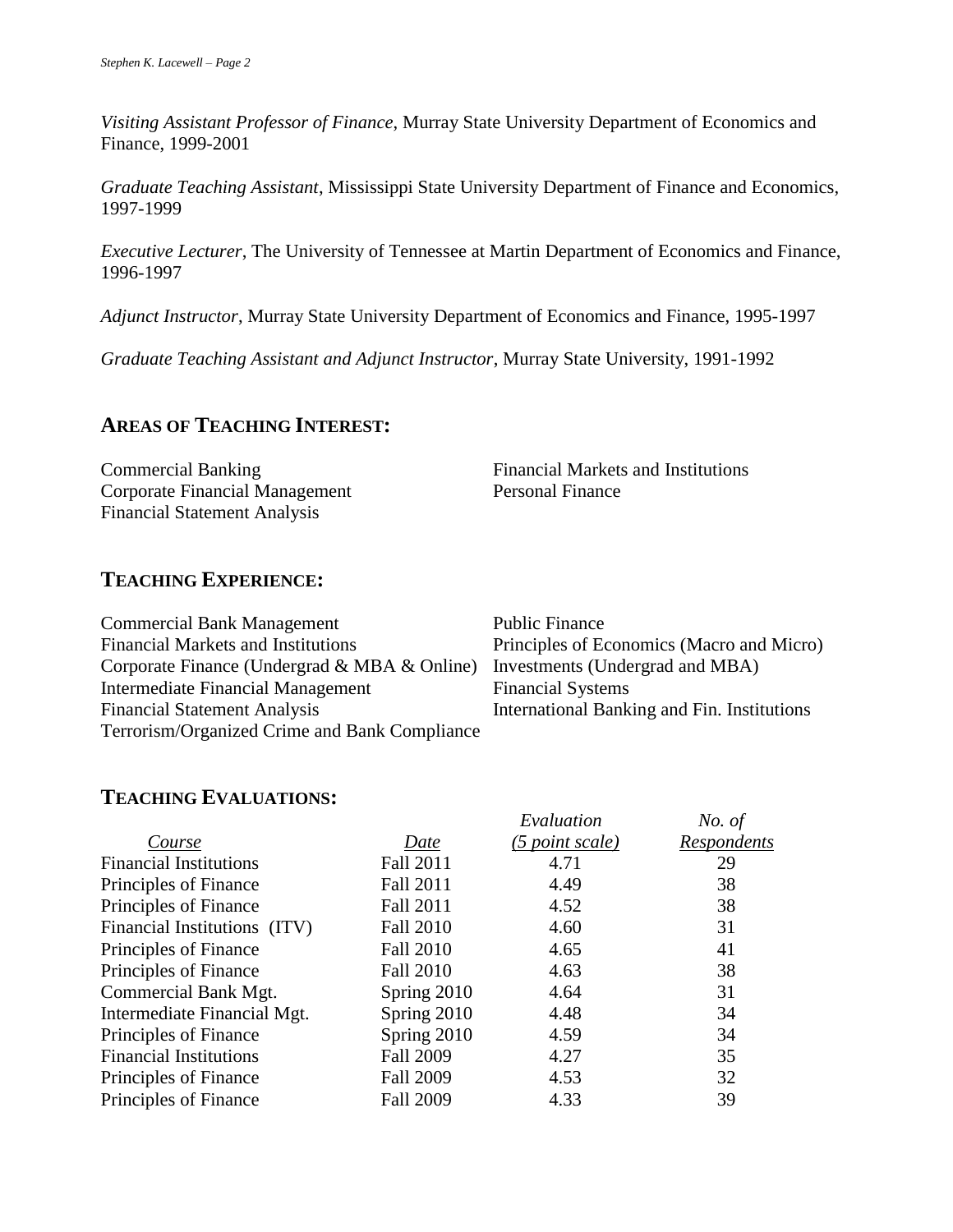| Commercial Bank Mgt.              | Spring 2009      | 4.42 | 24 |
|-----------------------------------|------------------|------|----|
| Intermediate Financial Mgt.       | Spring 2009      | 4.36 | 43 |
| Principles of Finance (ITV)       | Spring 2009      | 4.13 | 53 |
| Financial Institutions (ITV)      | <b>Fall 2008</b> | 4.48 | 29 |
| Principles of Finance             | <b>Fall 2008</b> | 4.33 | 34 |
| Principles of Finance             | <b>Fall 2008</b> | 4.65 | 28 |
| Principles of Finance             | Spring 2008      | 4.56 | 31 |
| Intermediate Financial Mgt. (ITV) | Spring 2008      | 4.42 | 41 |
| Commercial Bank Mgt.              | Spring 2008      | 4.86 | 23 |
| <b>Financial Institutions</b>     | <b>Fall 2007</b> | 4.75 | 29 |
| Principles of Finance             | <b>Fall 2007</b> | 4.53 | 32 |
| Principles of Finance             | Fall 2007        | 4.40 | 32 |
| Principles of Finance (ITV)       | Fall 2007        | 4.57 | 50 |
| Principles of Finance (ITV)       | Spring 2007      | 4.33 | 54 |
| Intermediate Financial Mgt.       | Spring 2007      | 4.49 | 31 |
| Commercial Bank Mgt.              | Spring 2007      | 4.60 | 31 |
| <b>Financial Institutions</b>     | <b>Fall 2006</b> | 4.64 | 29 |
| Principles of Finance             | <b>Fall 2006</b> | 4.29 | 25 |
| Principles of Finance             | <b>Fall 2006</b> | 4.67 | 28 |
| Principles of Finance             | Spring 2006      | 4.42 | 30 |
| Intermediate Financial Mgt. (ITV) | Spring 2006      | 4.33 | 47 |
| Commercial Bank Mgt.              | Spring 2006      | 4.87 | 13 |
| <b>Financial Institutions</b>     | Fall 2005        | 4.19 | 28 |
| Principles of Finance             | <b>Fall 2005</b> | 4.37 | 35 |
| Principles of Finance (ITV)       | Fall 2005        | 4.01 | 70 |
| Principles of Finance             | Spring 2005      | 4.44 | 36 |
| Intermediate Financial Mgt.       | Spring 2005      | 4.67 | 31 |
| Commercial Bank Mgt.              | Spring 2005      | 4.67 | 24 |
| <b>Financial Institutions</b>     | <b>Fall 2004</b> | 4.95 | 24 |
| Principles of Finance             | Fall 2004        | 4.38 | 36 |
| Principles of Finance             | <b>Fall 2004</b> | 4.42 | 41 |
| Principles of Finance             | Spring 2004      | 4.32 | 31 |
| Intermediate Financial Mgt.       | Spring 2004      | 4.52 | 28 |
| Financial Institutions (ITV)      | Spring 2004      | 4.28 | 66 |
| Principles of Finance             | Fall 2003        | 4.38 | 35 |
| Principles of Finance             | Fall 2003        | 4.40 | 34 |
| Commercial Bank Mgt.              | <b>Fall 2003</b> | 4.40 | 30 |
| Principles of Finance             | Spring 2003      | 4.23 | 36 |
| Intermediate Financial Mgt.       | Spring 2003      | 4.65 | 26 |
| <b>Financial Institutions</b>     | Spring 2003      | 4.58 | 26 |
| Principles of Finance             | Fall 2002        | 4.32 | 30 |
| Principles of Finance             | Fall 2002        | 4.35 | 28 |
| Commercial Bank Mgt.              | Fall 2002        | 4.65 | 22 |
| Principles of Finance             | Spring 2002      | 4.35 | 32 |
| Intermediate Financial Mgt.       | Spring 2002      | 4.71 | 28 |
| <b>Financial Institutions</b>     | Spring 2002      | 4.71 | 33 |
|                                   |                  |      |    |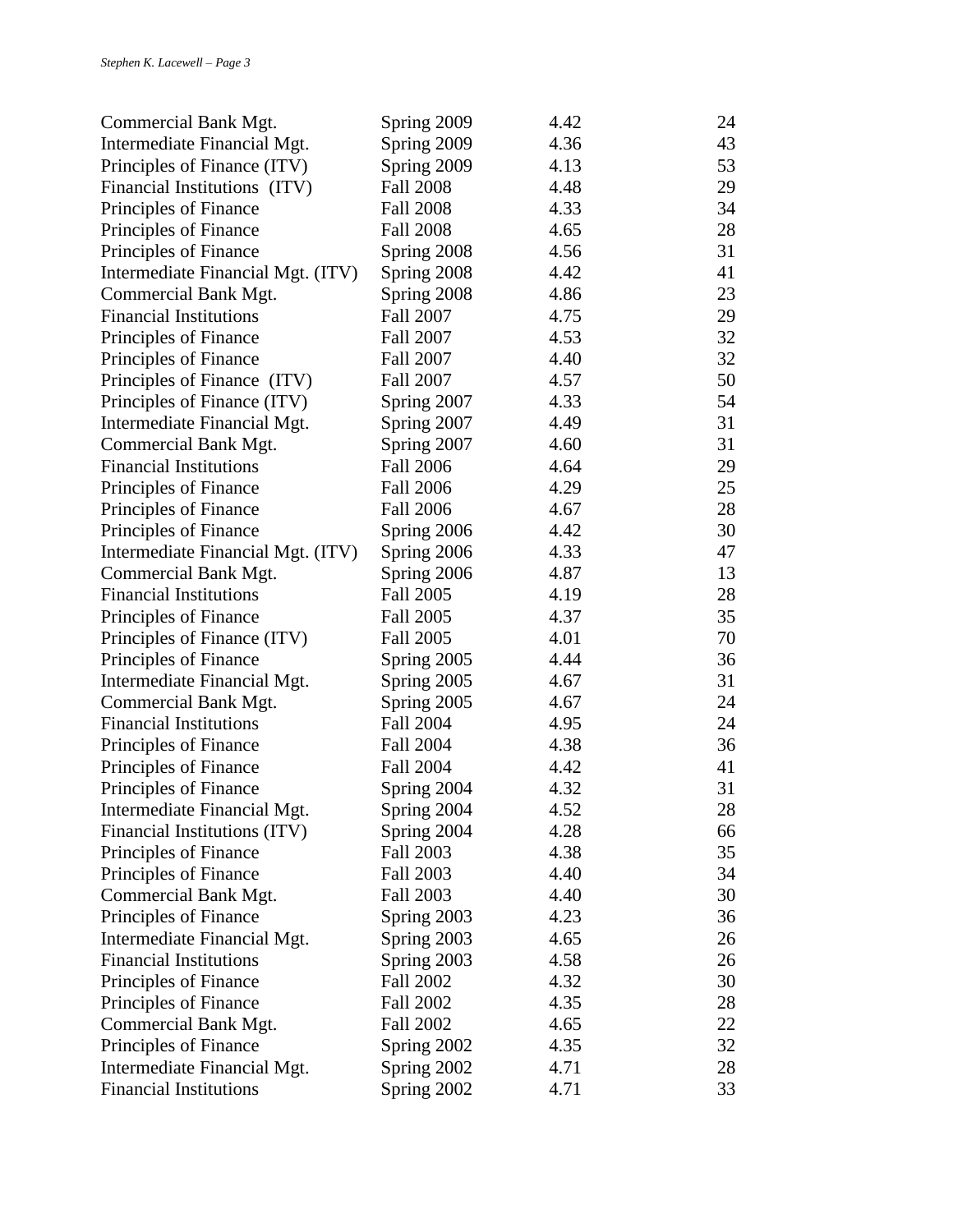| Principles of Finance       | Fall 2001        | 4.37 | 31 |
|-----------------------------|------------------|------|----|
| Principles of Finance       | <b>Fall 2001</b> | 4.42 | 33 |
| Investments                 | <b>Fall 2001</b> | 4.57 | 30 |
| Principles of Finance       | Spring 2001      | 4.56 | 31 |
| Principles of Finance       | Spring 2001      | 4.59 | 20 |
| Intermediate Financial Mgt. | Spring 2001      | 4.32 | 43 |

\*\* Written evaluation comments for all courses and numerical evaluations for courses taught prior to starting at Murray State and prior to 2001 at Murray State available upon request.

# **INTERNATIONAL TEACHING EXPERIENCE:**

Conducted presentation "Investing in 2012: The Uncertainty Continues" for the Cyprus Civil Engineering Association in Limassol, Cyprus, June 2012

Taught FIN 632 (MBA Investments) Class in Limassol, Cyprus, June 2012

Taught FIN 634 (MBA International Banking) Class in Limassol, Cyprus, June 2011

Taught FIN 602 (MBA Corporate Finance) Class in Limassol, Cyprus, March 2008

Faculty Leader/Presenter for IBS Winter Program in Europe – leader for 21 students touring corporations in four European countries, December 2006-January 2007

# **CLASSES CREATED:**

International Banking and Financial Institutions, Graduate Class, June 2011

Organized Crime/Terrorist Organizations and Bank Compliance Issues, Graduate Class, October 2012

### **PUBLICATIONS:**

### **Refereed Journals**

"Stock Market Trends Spanning Multiple Time Frames: An Examination of Fractal Analysis," *Journal of Interdisciplinary Business Studies*, accepted and forthcoming, with William M. Jones.

"Trend Analysis of the Post-Earnings Announcement Drift Post-Earnings Gap Chart Pattern: A Quantitative Investigation," *Academy of Accounting and Financial Studies Journal*, accepted and forthcoming, with William M. Jones and Jay Morgan.

"Bankruptcy, Inequitable Conduct, and the Therasense Decision: An Analysis of Dippin' Dots Inc.," *International Journal of the Academic Business World*, Spring 2013, with Chris Tanner.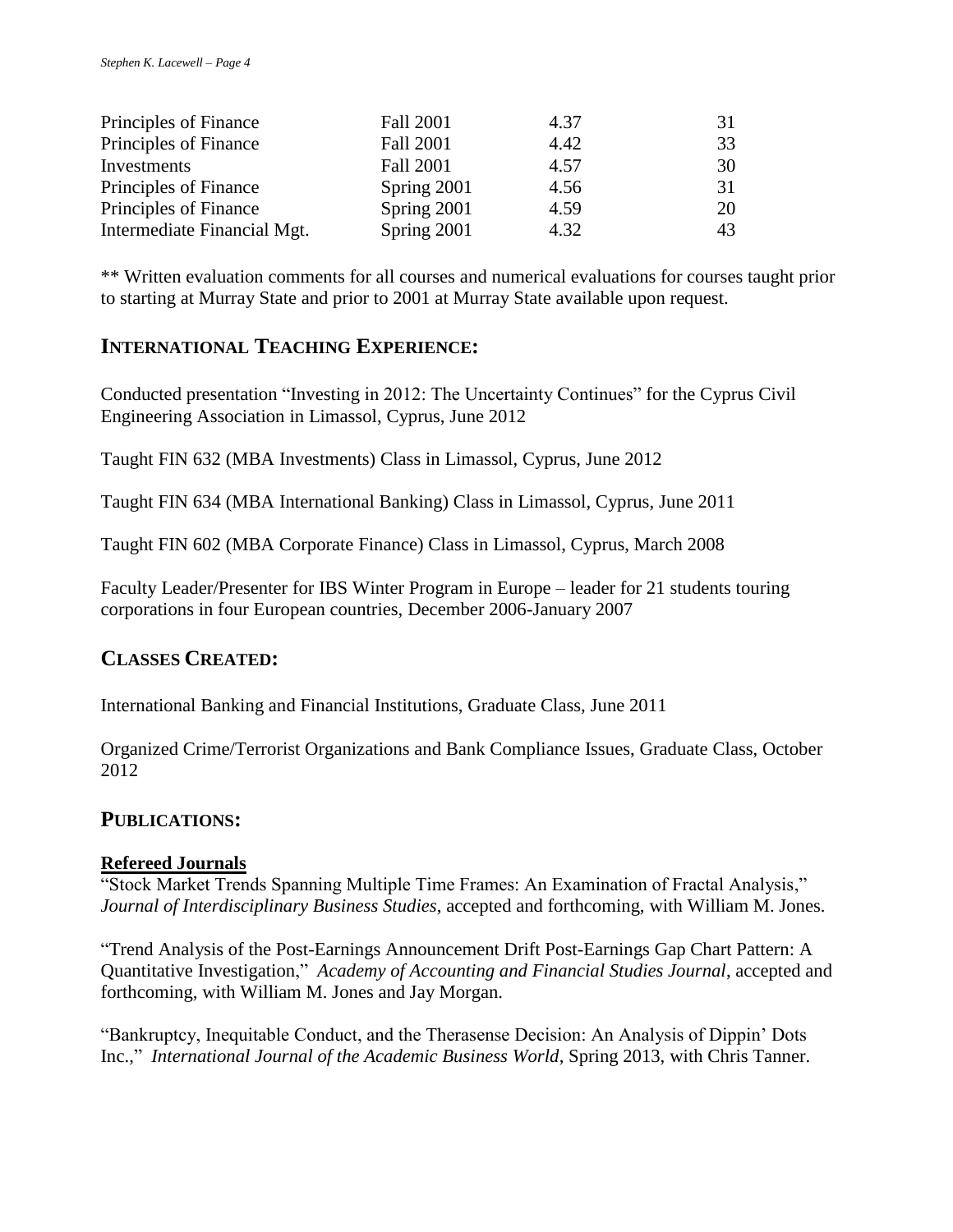"The Implied Financial Impact of Extended Contracts on Kentucky Agricultural Educators," *Journal of Southern Agricultural Education Research*, Winter Issue, Volume 62, 2012, with David Durr, Jay Morgan, and Matthew Schultz.

"Wall Street and Patents: Financial Innovation or Ethical Dilemma," *The Journal of Academic and Business Ethics*, Volume 4, July 2011, with Chris Tanner.

"Ex Ante Prerequisite Knowledge and Student Success in Principles of Finance," *The Journal of Learning in Higher Education*, Spring 2010, with Alan Blaylock.

"Preparing Your Library Materials Budget Proposal: Presenting Your Argument Visually," *Arkansas Libraries Journal*, Winter 2009 Edition, with Laurene Zaporozhetz.

"Prerequisite Testing and Student Success in Principles of Finance," *The International Journal of Business Disciplines*, Volume 19, Number 1, 2008, with Alan Blaylock.

"Assessing Prerequisites as a Measure of Success in a Principles of Finance Course," *Academy of Educational Leadership Journal*, Volume 12, Number 1, 2008, with Alan Blaylock.

"X-efficiency vs. Financial Ratios: Assessing the Quality of U.S. Commercial Banks," *Journal of Business and Economic Perspectives*, Summer, 2006, with Kevin Rogers and Larry White.

"Do Efficient Institutions Score Well Using Ratio Analysis? An Examination of Commercial Banks in the 1990s," *Journal of Commercial Banking and Finance*, Vol. 2, 2003, pp. 17-34 (winner of Distinguished Research Award in Commercial Banking).

"An Analysis of Alternative Profit Efficiency Scores and Financial Ratios: Does Bank Size Matter?" *Journal of Commercial Banking and Finance*, Vol. 1, 2002, pp. 1-22, with Larry White and Kevin Rogers.

"A Cluster Analysis of the Financial Characteristics of Depository Institution Merger participants and the Resulting Wealth Effects," *Journal of Commercial Banking and Finance*, Vol. 1, 2002, pp. 97-110, with Larry White and Michael Young.

"Charitable Contributions in Bankruptcy: An Empirical Analysis," *The American Business Law Journal*, Volume 39, Issue 1, Fall 2001, pp. 99-137, with Pearson Liddell and Gloria Liddell.

"What if CUs Responded Faster to Market-Rate Changes," *Credit Union Executive Journal*, November/December 1997, pp. 28-35, with James D. Tripp and Peppi M. Kenny.

### **Refereed Proceedings**

"Trend of the Post-Earnings Announcement Drift Post-Earnings Gap Chart Pattern: A Quantitative Investigation," *Proceedings of the Allied Academies Summer Internet Conference*, July 2012, with William Jones.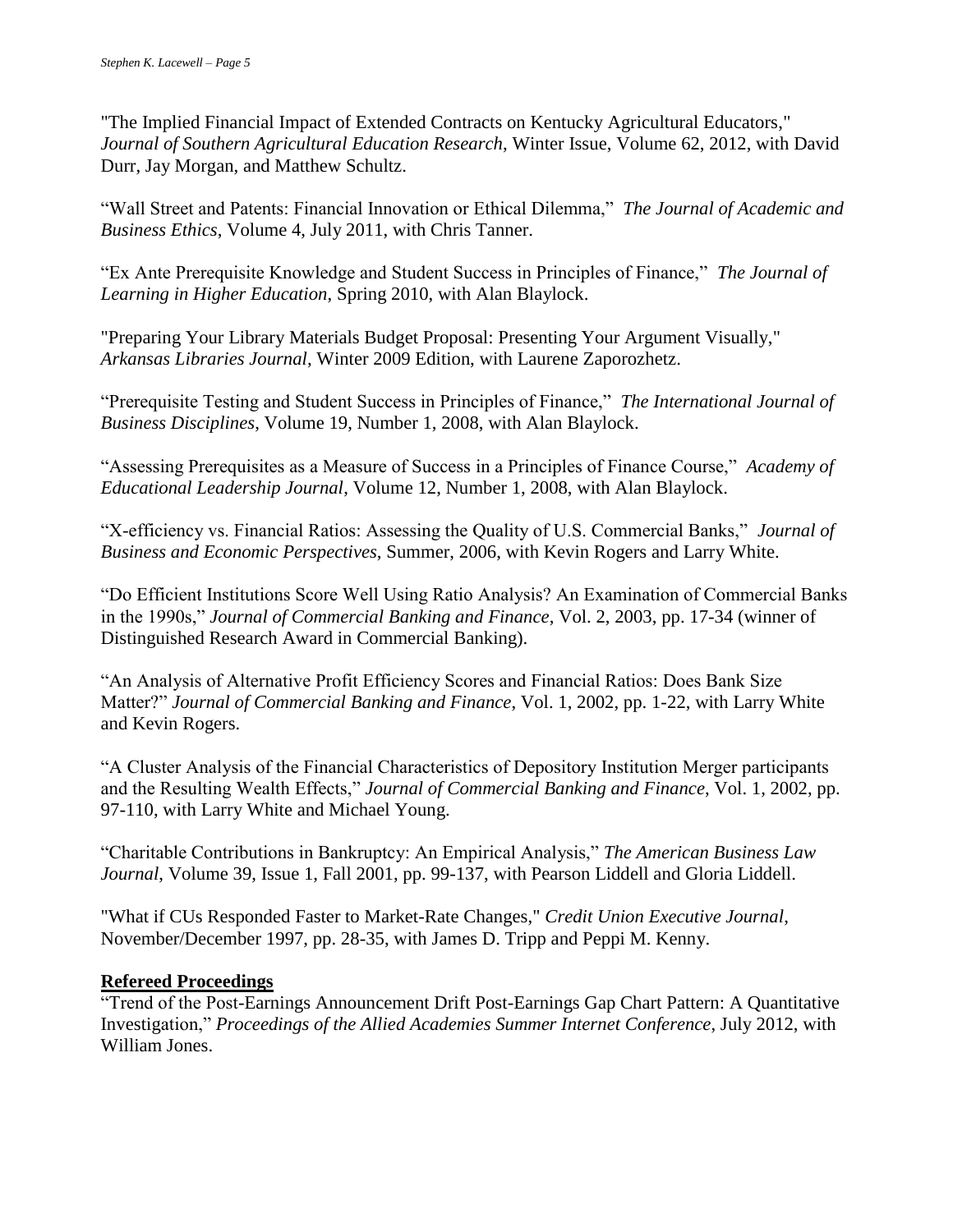"The Banking Boom: A Comprehensive Study on Bank Failure in the State of Arizona from 2009- 2011," *Proceedings of the Society of Business, Industry, and Economics Conference*, April 2012, with Kimberly Franklin.

"Ex Ante Prerequisite Knowledge and Student Success in Principles of Finance," *Proceedings of the Academy of Economics and Finance Conference*, 2008, with Alan Blaylock.

"Testing Prerequisites and Student Success in Principles of Finance," *Proceedings of the Academic Business World International Conference*, May 2007, with Alan Blaylock.

"Do Prerequisites Measure Success in a Basic Finance Course? A Quantitative Investigation," *Proceedings of the Academy of Educational Leadership*, October 2006, with Alan Blaylock.

"Testing Prerequisites in Finance," *Proceedings of the Academic World International Conference*, May 2006, with Alan Blaylock.

"Is Bank Performance Consistent Using Different Ranking Methods? An Empirical Analysis," *Proceedings of the Allied Academies International Conference*, Fall 2002.

"The Relationship Between Bank Size, National Model Alternative Profit Efficiency Scores, and Financial Ratios," *Proceedings of the Allied Academies International Conference*, (winner of Distinguished Research Award in Commercial Banking), Spring 2002, with Larry White and Kevin Rogers.

"A Cluster Analysis of the Financial Characteristics of Depository Institution Merger participants and the Resulting Wealth Effects," *Proceedings of the Allied Academies International Conference*  (winner of Distinguished Research Award in Commercial Banking and Finance), Fall 2001, with Larry White and Michael Young.

"Depository Institutions' Stockholder Returns: A Cluster Analysis of Merger Characteristics and Their Wealth Effects," *Proceedings of the Southern Finance Association Annual Conference*, 2000, with Larry R. White.

"A Time Series Model and Forecast of Personal Bankruptcies in the United States," *Proceedings of the Academy of Business Disciplines*, 1999, with Larry R. White and Timothy H. Greer.

"An Analysis of Credit Union Loan and Deposit Pricing in Response to Market Rate Changes," *Proceedings of the Academy of Economics and Finance*, Volume 21, 1997, with James D. Tripp.

### **Works In Progress**

"Financial Contagion or Flight to Quality: An Examination of Fixed Income and Equity Correlation During Recent Volatile Market Conditions," Submitted to the Troy University Business and Economic Review, with David Durr and Andreas Gaenger.

"The Performance and Efficiency of Islamic Banks versus Conventional Banks in Saudi Arabia During the International Banking Crisis,' with Badr Alhajri.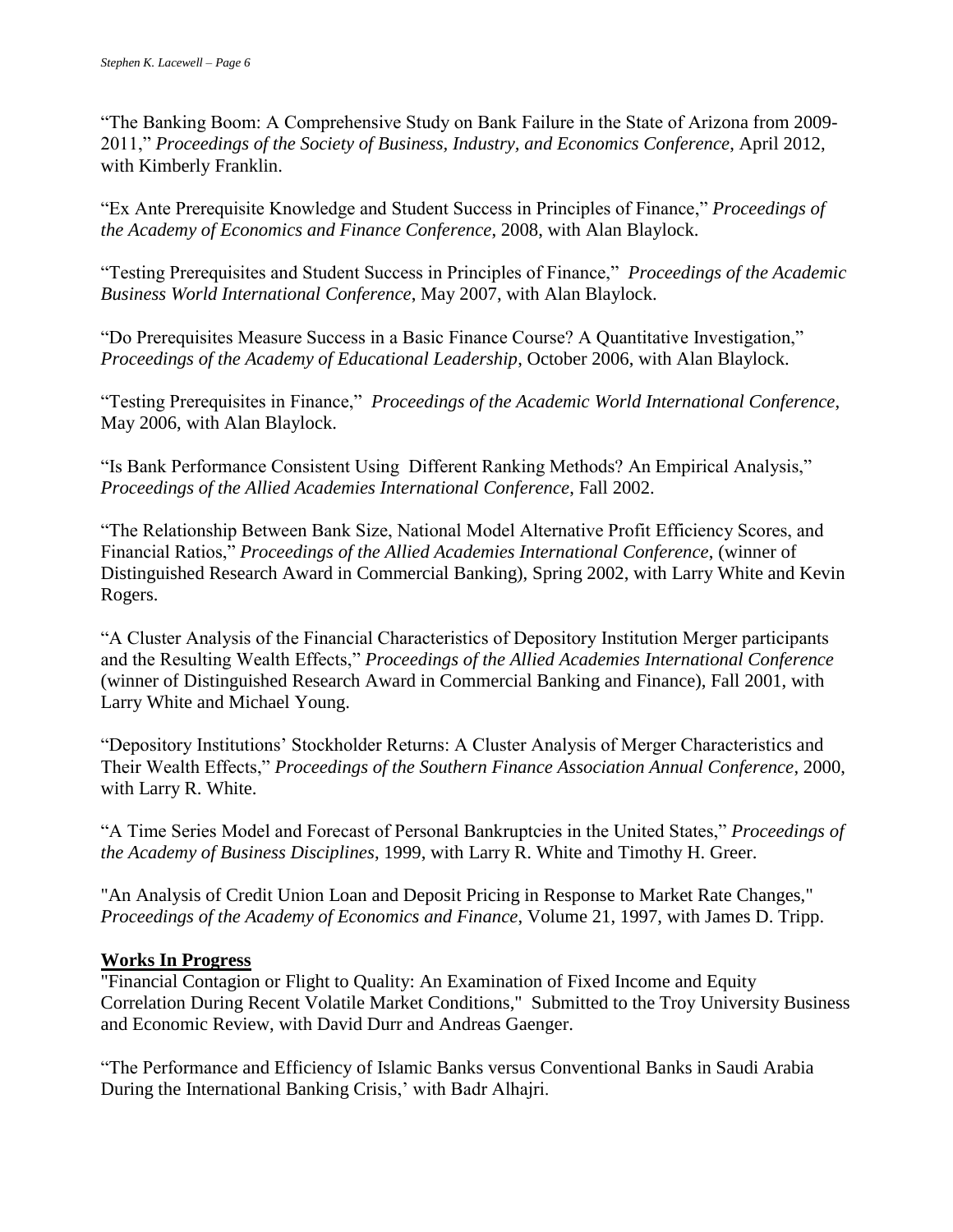"Condominium Oversupply, a Housing Bubble, and an Oil Spill: A Quantitative Analysis of this Perfect Storm," Sole author working paper.

"The Banking Boom: A Comprehensive Study of Bank Failure in the State of Arizona from 2009 to 2011," Working paper with Kimberly Franklin.

"Government Deposits and Commercial Bank Profits: An Investigation," Working paper with David Brasfield.

# **PARTICIPATION IN PROFESSIONAL MEETINGS:**

"The Performance of Islamic Banks versus Conventional Banks in Saudi Arabia During the Banking Crisis," with Badr Alhajri. Accepted for presentation at the SOBIE conference in Destin, Florida, April 2013.

"Trend of the Post-Earnings Announcement Drift Post-Earnings Gap Chart Pattern: A Quantitative Investigation," with William M. Jones. Presented at the Allied Academies Summer Internet Conference, July 2012.

"The Banking Boom: A Comprehensive Study on Bank Failure in the State of Arizona from 2009- 2011," with Kimberly Franklin. Presented at the SOBIE conference in Destin, Florida, April 2012.

"Ex Ante Prerequisite Knowledge and Student Success in Principles of Finance" with Alan Blaylock. Presented at the Academy of Economics and Finance Conference in Nashville, Tennessee, February 2008.

"Association of College and Research Libraries Trends and Statistics: Using the Data with Your University Library Committee," Presented at the September 2007 Kentucky Library Association/Kentucky School Media Association Annual Joint Conference in Louisville, Kentucky, with Laurene Zaporozhetz and Jenifer Bartlett.

Blaylock, Alan, and Steve Lacewell, "Testing Prerequisites and Student Success in Principles of Finance." This paper was presented at the Academic Business World International Conference in May 2007.

"Do Prerequisites Measure Success in a Basic Finance Course? A Quantitative Investigation," Presented at the October 2006 Allied Academies International Conference in Reno, Nevada, with Alan Blaylock.

"Testing Prerequisites in Finance," Presented at the May 2006 Academic World International Conference in Nashville, Tennessee (winner of the Presentation Excellence Award), with Alan Blaylock.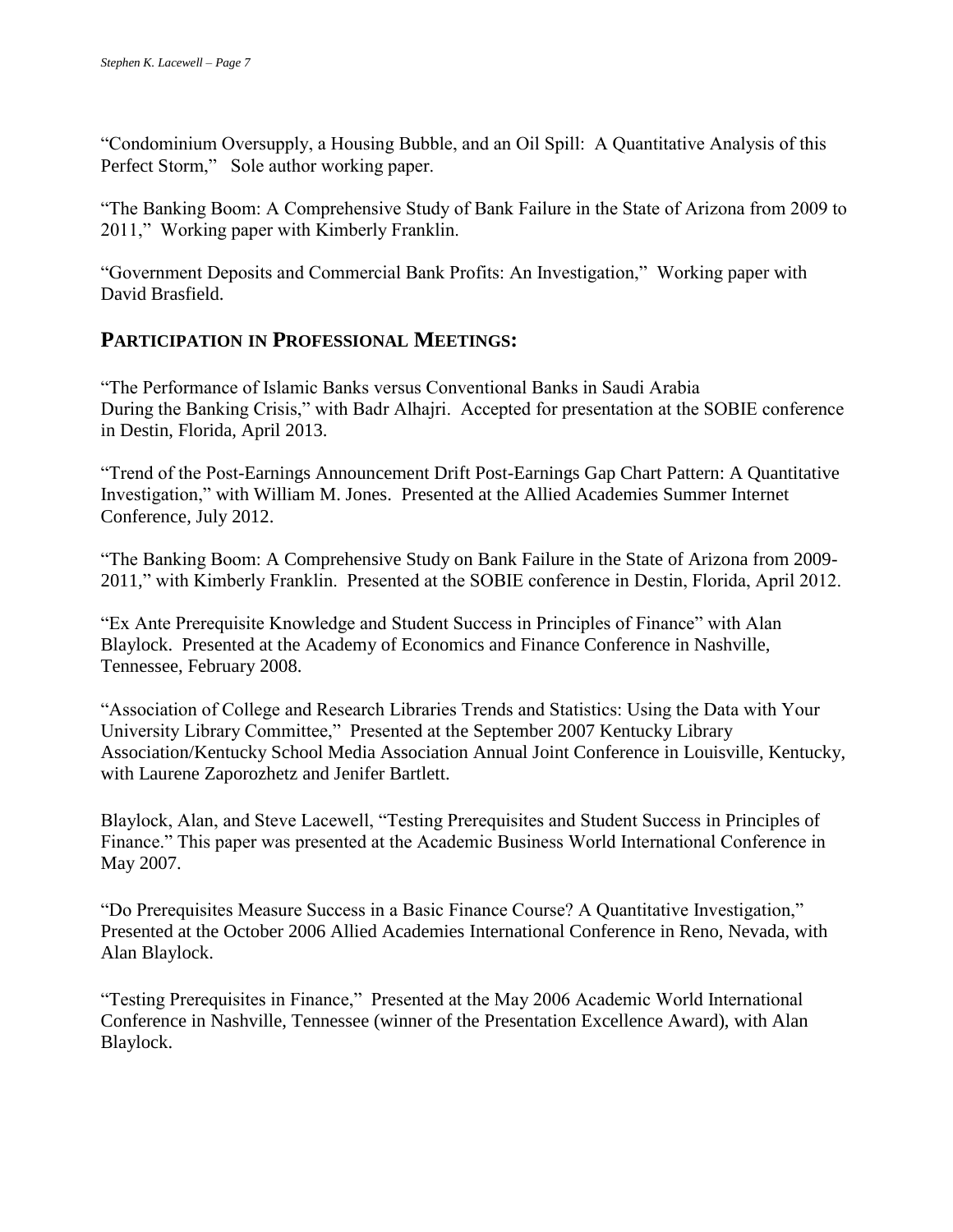"Do Efficient Institutions Score Well Using Ratio Analysis? An Examination of Commercial Banks in the 1990s," Presented at the Fall 2002 Allied Academies International Conference in Las Vegas, Nevada.

"An Analysis of Alternative Profit Efficiency Scores and Financial Ratios: Does Banks Size Matter?" Presented at the Spring 2002 Allied Academies International Conference in Nashville, Tennessee.

"The Relationship Between Profit Efficiency Ratings and Financial Ratio Analysis: A Comparison By Bank Size," Presented at the 2002 Federation of Business Disciplines Annual Conference in St. Louis, Missouri.

"A Cluster Analysis of the Financial Characteristics of Depository Institution Merger participants and the Resulting Wealth Effects," Presented at the Fall 2001 Allied Academies International Conference in Las Vegas, Nevada.

"Depository Institutions' Stockholder Returns: A Cluster Analysis of Merger Characteristics and Their Wealth Effects," Presented at the Southern Finance Association 2000 annual meeting in Savannah, Georgia.

"A Time Series Model and Forecast of Personal Bankruptcies in the United States," with Larry R. White and Timothy H. Greer. Presented at the November 1999 Academy of Business Disciplines annual meeting in Ft. Myers, Florida.

"Business Risk and Commercial Bank Holding Company Common Stock Returns: An Analysis of Reaction to Interest Rate Changes," with Michael T. Young. Presented at Society of Business, Industry and Economics 1999 annual meeting in Florence, Alabama.

"An Analysis of Credit Union Loan and Deposit Pricing in Response to Market Rate Changes," with James D. Tripp. Presented at the February 1997 Academy of Economics and Finance annual meeting in Lafayette, Louisiana.

Session Chair, Reviewer, and Discussant at most of the above meetings as well.

# **NEWSPAPER, RADIO, AND/OR TELEVISION EXPERT COMMENTARY:**

"Community banks weather the storm," *The Paducah Sun*, March 29, 2009.

"Card law protects, but read fine print," *The Paducah Sun*, August 30, 2009.

"Lacewell develops FREE student financial program," *Murray Ledger & Times*, November 11, 2009.

"Buyers' market," *The Paducah Sun*, April 11, 2010.

"In the black," *Four Rivers Business Journal*, July 2010.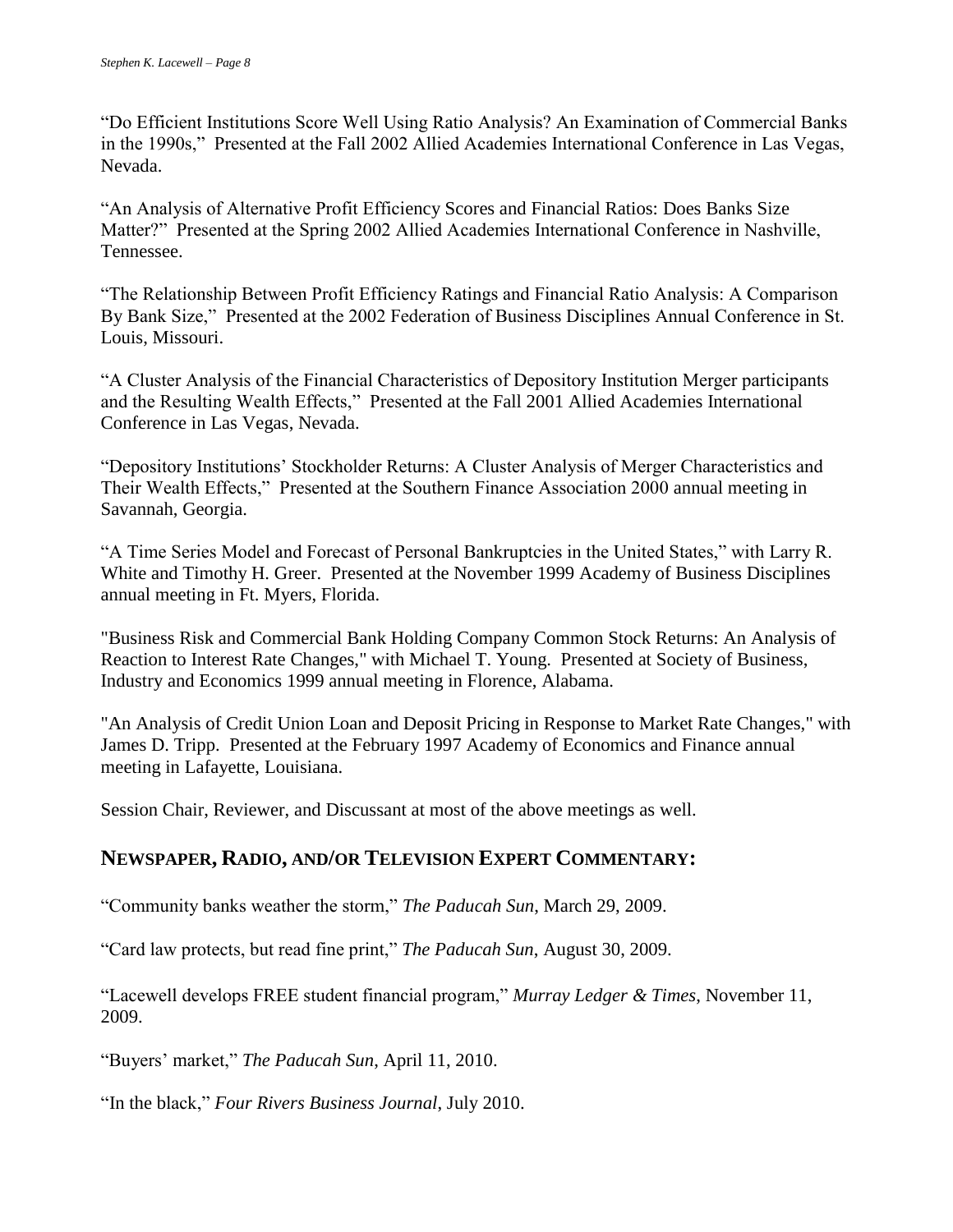"Jitters may continue as market seeks traction," *The Paducah Sun*, May 28, 2010.

"Ready, set, sell," *The Paducah Sun*, May 30, 2010.

"Best advice: Watch the horizon, not the ticker," *The Paducah Sun*, May 30, 2010.

"Sticky wicket," *The Paducah Sun*, June 25, 2010.

"Gooey predicament," *The Paducah Sun*, June 27, 2010.

"Home sales up, post-credit market cloudy," *The Paducah Sun*, July 2, 2010.

"Job stability, solid lending strong factors in area market," *The Paducah Sun*, July 4, 2010.

"Big bank reform could cost consumers," *The Paducah Sun*, July 11, 2010.

"Critics: Financial bill misses mark on big banks," *The Paducah Sun*, July 11, 2010.

"Lenders dangle low interest carrot," *The Paducah Sun*, September 17, 2010.

"Ebbing rates offer good news for home sales, refinancing," *The Paducah Sun*, September 19, 2010.

#### **HONORS AND AWARDS**

Distinguished Mentor Award Nominee, December 2012

Sigma Phi Epsilon Professor of the Year, August 2012

Max Carman Outstanding Teacher Award for Murray State University, May 2012

Finance and Economics Nominee for Regents Teaching Award, March 2011

Student Government Association Professor of the Month, February 2011

Alpha Kappa Psi Honorary Life Member, November 2010

Alpha Sigma Alpha Professor of the Month, April 2008

MSU Higher Education Leadership Program, May 2007

Alpha Kappa Alpha Debt Awareness Program Certificate of Appreciation, February 2007

Presentation Excellence Award at the Academic World International Conference, 2006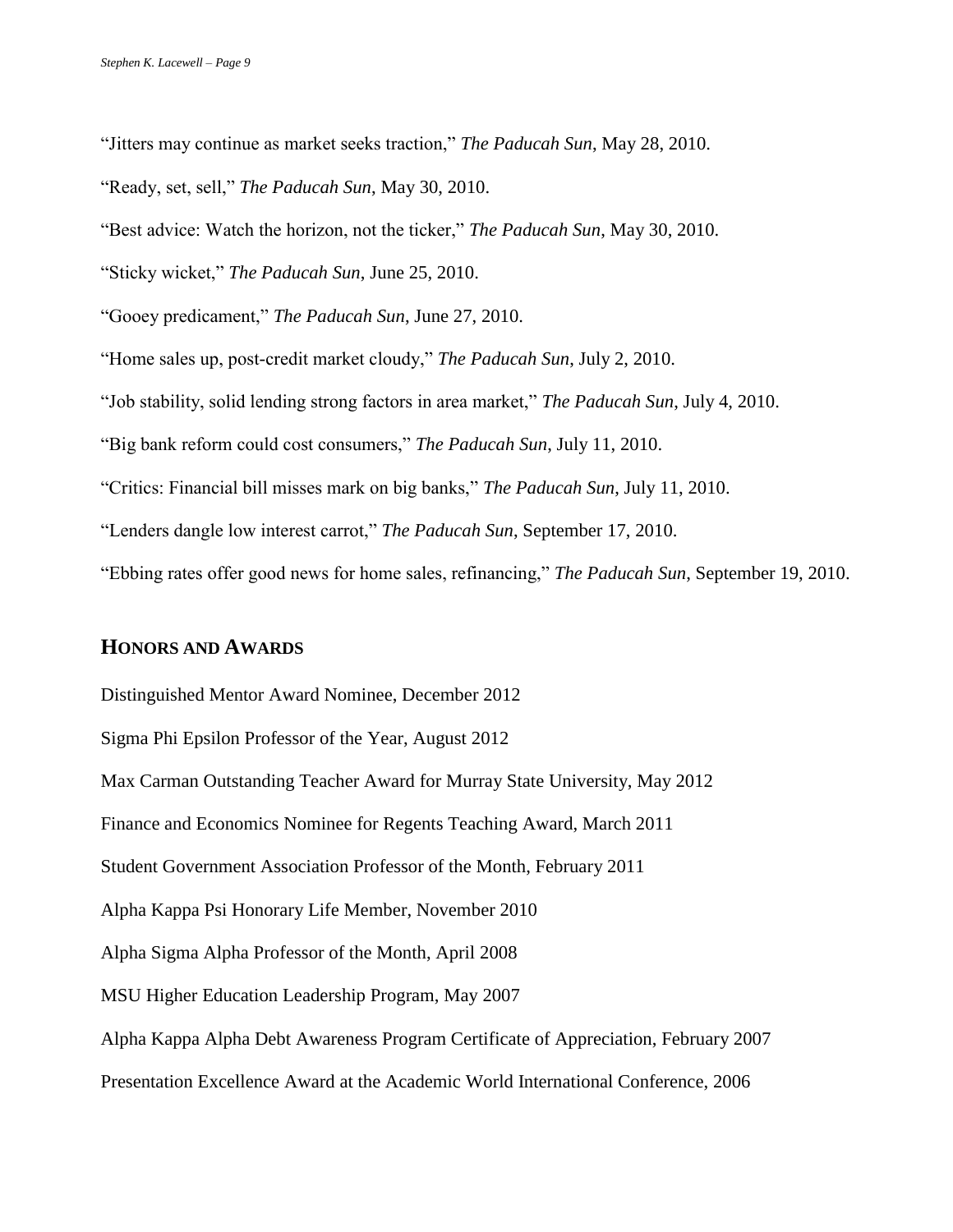College Nominee to attend Teaching Scholar Institute, 2005

Finance and Economics Nominee for Regents Teaching Award March 2004

Alpha Phi Alpha Professor Outstanding Faculty Award, October 2003

Finance and Economics Nominee for Regents Teaching Award March 2003

Distinguished Research Award at the Allied Academies Fall Conference, 2002

Distinguished Research Award at the Allied Academies Spring Conference, 2002

Distinguished Research Award at the Allied Academies Fall Conference, 2001

## **BUSINESS AND PROFESSIONAL EXPERIENCE:**

**Vice-President of Commercial Lending and Technology Coordinator**, Old National Bank, Fulton, KY, 1995-1996

**Executive Vice-President and Senior Loan Officer**, Bank of Warrensburg, Warrensburg, IL 1994-1995

#### **Graduate of The Midwest School for Community Bankers**, 1995

**National Bank Examiner**, The Office of the Comptroller of the Currency, Atlanta, Georgia and Memphis, Tennessee, 1992-1994

# **JOURNAL AND TEXT REVIEW BOARDS:**

*Journal of Commercial Banking and Finance Journal of Business Disciplines Journal of Business and Public Affairs Journal of Economic Education* Finance: Applications and Theory by Cornett, Adair, and Nofsinger

### **MEMBERSHIP IN PROFESSIONAL ASSOCIATIONS (PAST AND PRESENT):**

Academy of Accounting and Financial Studies

Financial Management Association

Federation of Business Disciplines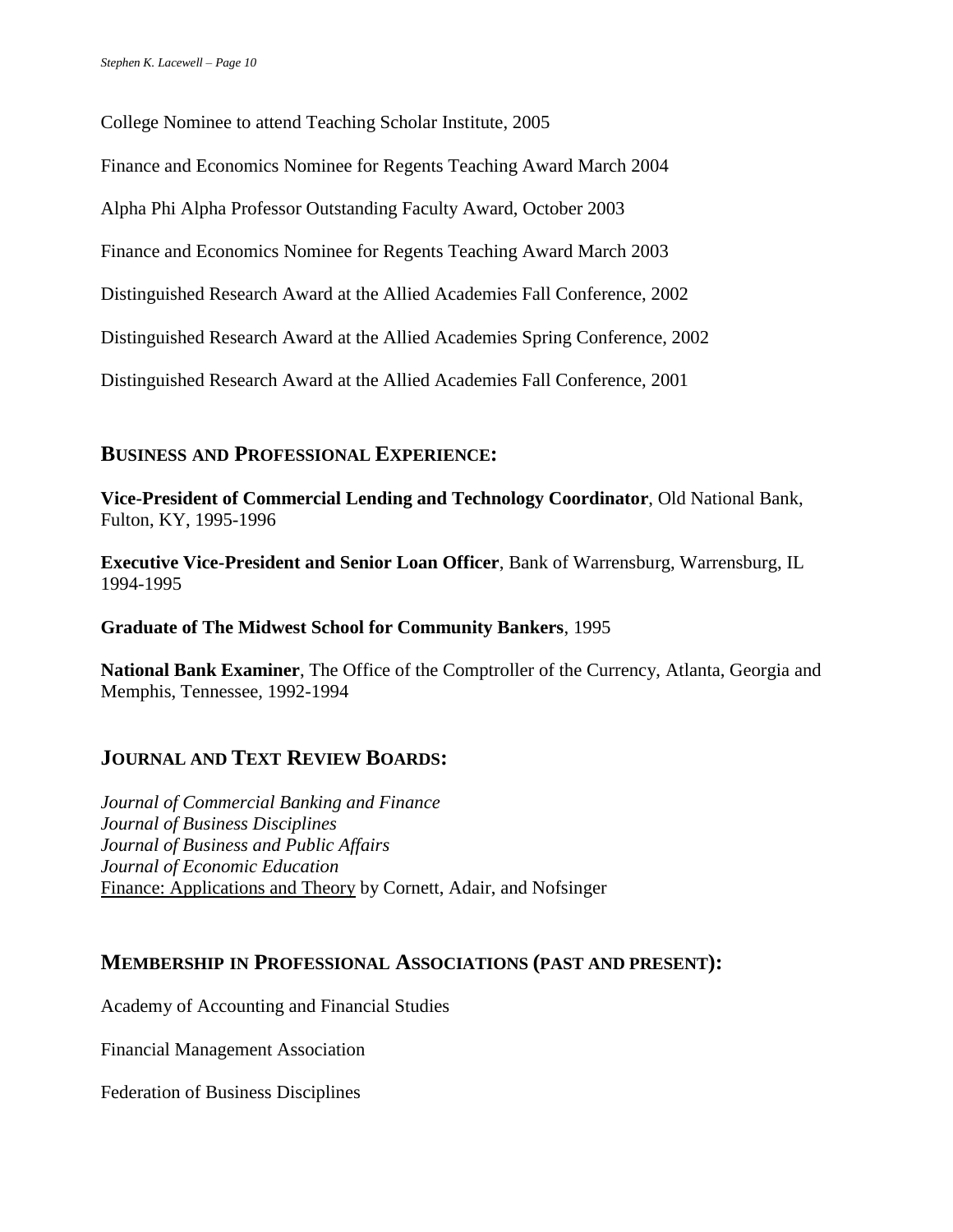Southern Finance Association Southwest Finance Association Academy of Commercial Banking and Finance Allied Academies of Business Academy of Business Disciplines Academy of Educational Leadership

### **SERVICE ACTIVITIES AND CIVIC INVOLVEMENT:**

Graduate Business Curriculum and Assessment Committee (GBCAC) (2012-Present) Library Budget Review Committee (2012-Present) University Academic Council Library and Technology Committee, Vice Chair (2012-Present) University Academic Council Executive Committee (2011-Present) University Appeals and Grievances Committee (2008) Department Tenure Committee, Chair (2006-Present) University Academic Council Library and Technology Committee, Chair (2006-2008) University Undergraduate Studies Blue Ribbon Task Force (2005-2007) University Undergraduate Studies Committee (2005-2007) College of B&PA AACSB Curriculum and Assessment Committee (2004-2005) Paducah Chamber of Commerce Opportunity Loan Fund Committee (2004-Present) University Academic Council (2004-Present) University Library Committee (2004-Present) AACSB Communications Subcommittee (2004-2005) Finance Faculty Search Committee (2004)